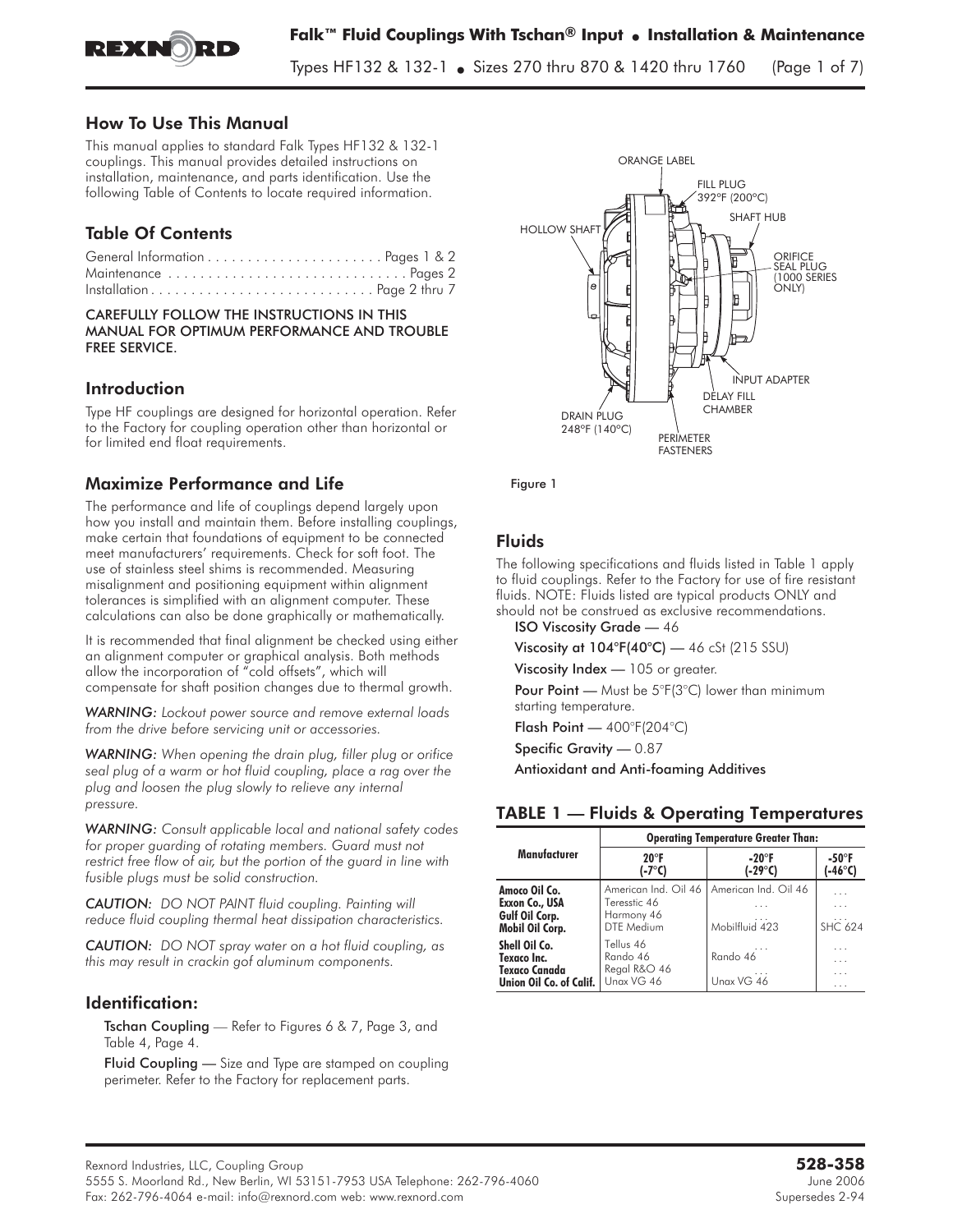D EY.

(Page 2 of 7) Sizes 270 thru 870 & 1420 thru 1760 • Types HF132 & 132-1

## Annual Maintenance

Check shaft coupling alignment on a regular basis. Excessive misalignment will transfer damaging loads to the connected equipment and may cause failure.

Check flexible coupling elastomer spider for wear and replace if necessary.

Check fluid annually or more often if it is subject to overheating. Overheated fluid which becomes dark in color and gives off a burnt odor, must be changed. Fluid suppliers can test coupling fluid samples periodically and recommend economical change periods based on the rate of degradation. Continuous operating temperature must not exceed 212°F(100°C).

# **Lifting**

Remove two perimeter fasteners (metric) approximately 90° apart. Insert threaded rod (Table 3, Page 4) with washers and nuts, then sling coupling as shown in Figure 2.

### Figure 2



## Installation

Only standard mechanics tools, torque wrenches, feeler gauges, straight edges, and a bevel protractor with spirit level or Falk Angle Finder are required to install fluid couplings.

### 1. Install Fluid Coupling.

- a) Lock out starting switch of prime mover.
- b) Check for nicks or burrs on driven shaft and in fluid coupling bore.
- c) Check fit of key in keyways and secure in shaft keyway.
- d) Coat driven shaft with an anti-seize compound.
- e) Install fluid coupling on driven shaft.
	- 1) These couplings are normally furnished with a slight clearance to light interference fit between coupling hollow shaft bore and driven shaft. A threaded drive rod and drawing on plate are required to draw the coupling onto driven shaft, see Figure 3. Refer to Table 2 for threaded rod and plate dimensions.

*CAUTION: DO NOT USE HEAT on fluid coupling shaft. The driven shaft may be cooled with dry ice to reduce its size and assist assembly.*

- 2) Screw threaded rod into end of driven shaft.
- 3) Pass fluid coupling over threaded rod and onto driven shaft using the starting overbore area for alignment to driven shaft and keyway.

#### Figure 3



### TABLE 2 — Threaded Rod & Drawing On Plate (Dimensions – Inches)

| <b>COUPLING</b><br><b>SIZE</b> | Threaded Rod $\star$<br>Diameter x Length (Min) | <b>Drawing On Plate</b><br>OD ( $Max$ ) x ID x<br><b>Thickness (Min)</b> |
|--------------------------------|-------------------------------------------------|--------------------------------------------------------------------------|
| <b>270HF</b>                   | $.625 - 11$ UNC $x$ 11                          | $1.750 \times .688 \times .750$                                          |
| 320HF                          | $.625 - 11$ UNC $\times$ 13                     | $2.250 \times 688 \times 1.500$                                          |
| <b>370HF</b>                   | $.750 - 10$ UNC x 15 (18) <sup>†</sup>          | 2.375 x .875 x 2.000                                                     |
| <b>1420HF</b>                  | .875- 9 UNC x 17 (21) t                         | $2.625 \times 1.000 \times 2.000$                                        |
| <b>1480HF</b>                  | $.875 - 9$ UNC x 19 (23) <sup>†</sup>           | $3.125 \times 1.000 \times 3.000$                                        |
| 1584HF                         | 1.000- 8 UNC x 21 (25)                          | $3.500 \times 1.125 \times 3.000$                                        |
| 1660HF                         | 1.250 - 7 UNC x 24 (28)                         | $4.250 \times 1.438 \times 3.000$                                        |
| 1760HF                         | 1.250- 7 UNC x 27 (32)                          | 5.250 x 1.438 x 4.000                                                    |
| 870HF                          | 1.250- 7 UNC x 30 (35)                          | $5.750 \times 1.438 \times 5.000$                                        |

- SAE Grade 5 (ASTM A449) or equivalent.

† Number in parenthesis is the minimum length required for Type HFDD couplings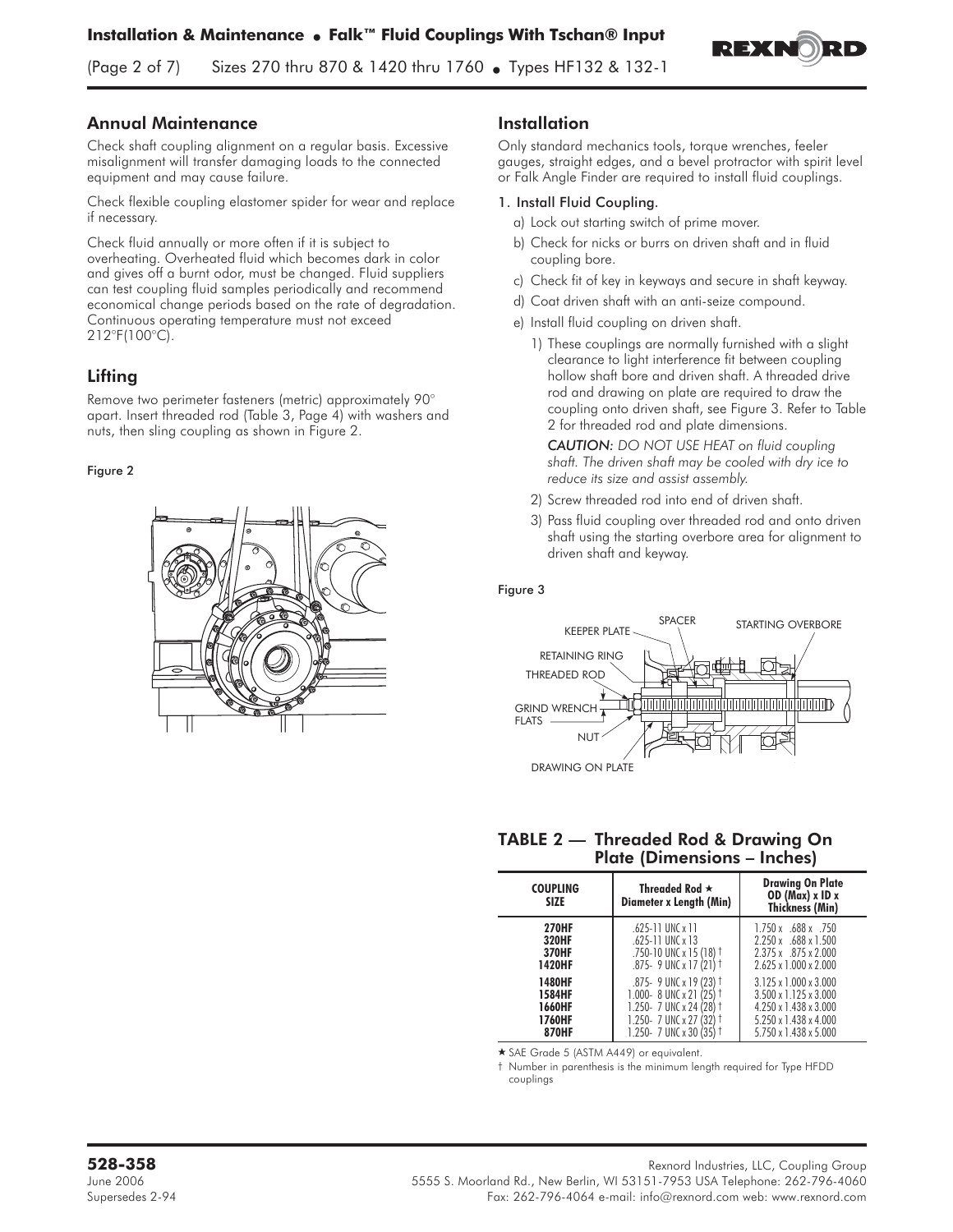**Falk™ Fluid Couplings With Tschan® Input** - **Installation & Maintenance**

Types HF132 & 132-1 • Sizes 270 thru 870 & 1420 thru 1760  $S$  there is a thru  $\alpha$  is the three three  $\alpha$  (Page 3 of  $\gamma$ )

- 4) Assemble spacer, keeper plate and retaining ring (Refer to Table 3, Page 4, for retaining ring number) in hollow shaft of fluid coupling, Figure 3, Page 2. Spacer must be properly seated against keeper plate.
- 5) Place drawing on plate and nut on threaded rod. Make certain drawing on plate is seated against keeper plate and not contacting retaining ring or end of fluid coupling housing.
- 6) Draw fluid coupling onto the driven shaft by tightening nut against drawing on plate. Hold threaded rod end while tightening nut to prevent shaft rotation. Draw coupling on until spacer makes contact with the end of driven shaft.
- 7) Remove threaded rod and drawing on plate. Insert keeper plate fastener with lock washer through keeper plate and spacer, Figures 4 and 5. Carefully thread into tapped hole in driven shaft and tighten to torque specified in Table 3, Page 4.
- g) Reinstall perimeter fasteners and washers. Tighten to torque specified in Table 3, Page 4.

#### Figure 4 – Type HF132

REXNORD



#### Figure 5 – Type HF132-1



# 2. Install Adapter and Shaft Coupling.

NOTE: The installation instructions and the method of alignment provided for the shaft coupling are offered as a guide only. It is strongly recommended to consult the flexible coupling manufacturer's installation and maintenance instructions.

a) Install input adapter (See Figures 6 and 7) to the fluid coupling with lock washers and fasteners provided and tighten to torque specified in Table 3, Page 4. Adapter register must be properly engaged.

### Figure 6 — Tschan Type SV



- b) Assemble shaft hub (Figure 6) to motor shaft as instructed in coupling manufacturer's manual.
- c) Insert flexible spider (Figure 6) into Tschan coupling.
- d) Position the motor with shaft hub close to the fluid coupling in approximately the correct position. Engage motor and shaft hub axially into input adapter of fluid coupling & elastomer spider of flexible coupling. For precise motor alignment, the use of adjustment screws with brackets attached to the bedplate (See Figure 8) is recommended.

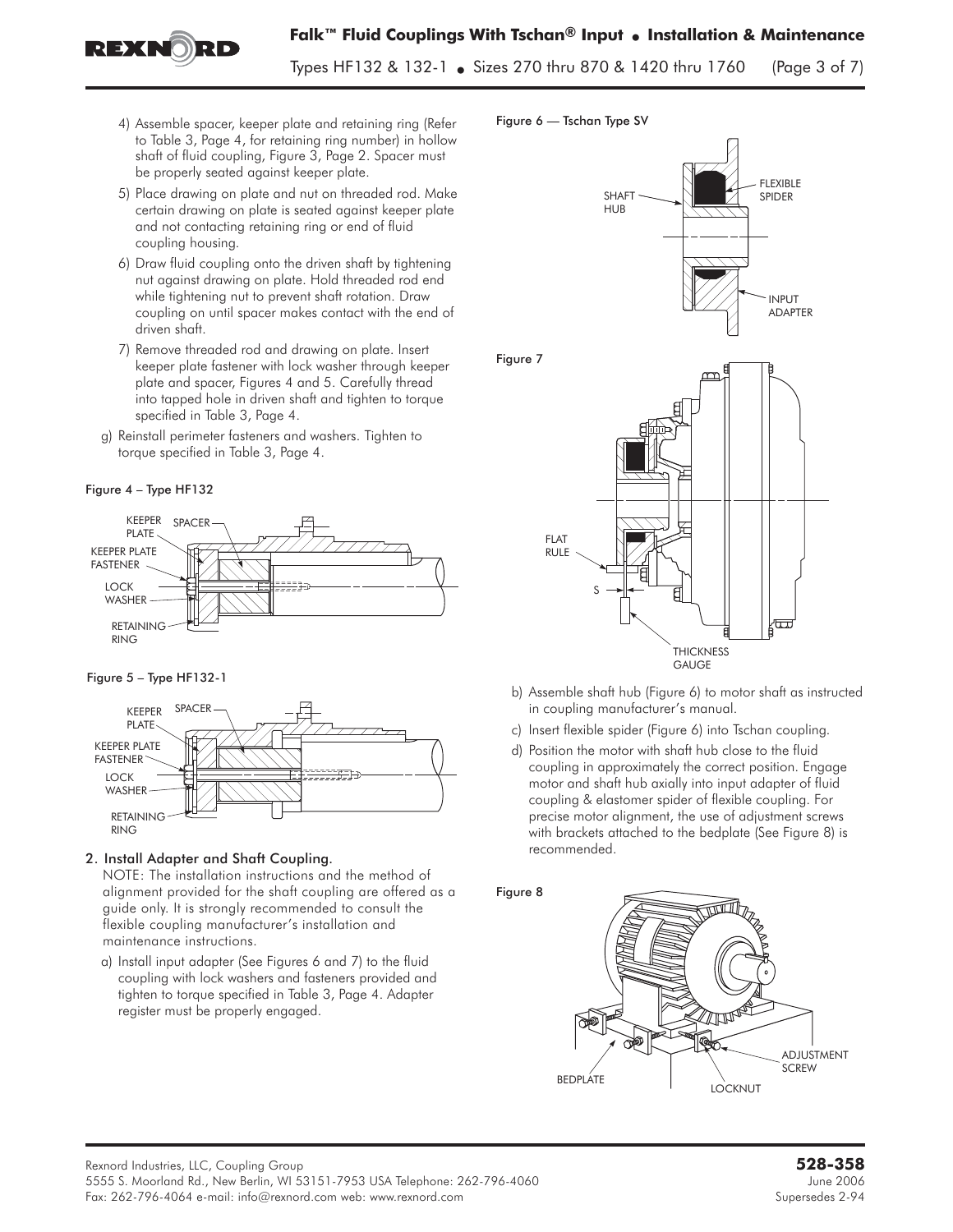

(Page 4 of 7) Sizes 270 thru 870 & 1420 thru 1760 • Types HF132 & 132-1

| <b>COUPLING</b>                                      |                                                                     | <b>Perimeter Fasteners (Grade 8.8)</b> |                                                          | <b>Input Adapter Fasteners (Grade 8.8)</b> |                                                               | <b>Keeper Plate Fasteners (SAE Grade 5)</b> | Retainina                                                                         | <b>Threaded Rod</b>                  |
|------------------------------------------------------|---------------------------------------------------------------------|----------------------------------------|----------------------------------------------------------|--------------------------------------------|---------------------------------------------------------------|---------------------------------------------|-----------------------------------------------------------------------------------|--------------------------------------|
| <b>SIZE</b>                                          | Size x Length(mm)                                                   | Torave Ib-ft                           | Size x Length(mm)                                        | Torave Ib-ft                               | Size-inch                                                     | Torave Ib-ft                                | Rina<br>No. $\star$                                                               | for Lifting<br>Dia-inch              |
| <b>270HF</b><br><b>320HF</b><br>370HF<br>1420HF      | M8 x 65<br>M8 x 65<br>$M10 \times 80$<br>M10 x 80                   | 33<br>33                               | M8 x 35<br>M12 x 40<br>M12 x 45<br>M12 x 45              | 15.0<br>59.0<br>59.0<br>59.0               | $.625 - 11$<br>$.625 - 11$<br>$.750 - 10$<br>$.875 - 9$       | 60.0<br>60.0<br>110.0<br>120.0              | <b>RRN200</b><br><b>RRN275</b><br><b>RRN275</b><br><b>RRN312</b>                  | .250<br>.250<br>.375<br>.375         |
| 1480HF<br>1584HF<br>1660HF<br>1760HF<br><b>870HF</b> | $M10 \times 80$<br>M14 x 100<br>M14 x 120<br>M16 x 150<br>M20 x 180 | 33<br>88<br>88<br>140<br>279           | M12 x 50<br>M12 x 55<br>M14 x 65<br>M16 x 60<br>M20 x 75 | 59.0<br>59.0<br>88.0<br>140.0<br>245.0     | $.875 - 9$<br>$.000 - 8$<br>1.250-7<br>$.250 - 7$<br>$.250 -$ | 120.0<br>180.0<br>250.0<br>250.0<br>250.0   | <b>RRN362</b><br><b>RRN412</b><br><b>RRN475</b><br><b>RRN575</b><br><b>RRN650</b> | .375<br>.500<br>.500<br>.625<br>.750 |

# TABLE 3 — Fastener Size And Tightening Torques

 $\star$  Ramsey Spir O Lox  $\overline{B}$  RRN Series or equivalent.

- e) The two halves of the Tschan coupling must be parallel within .004". To accomplish this, align so that a straight edge rests squarely on both halves as shown in Figure 7, Page 3, and also at 90° intervals. Check with feelers.
- f) While remaining parallel, the two half-couplings must be checked for angular misalignment. Initially position the coupling halves using a gauge equal in thickness to the "S" dimension specified in Table 4. Next, measure the clearance between the two flanges at 90° intervals. Compare with the values listed under "S–Range" in Table 4. The space between the flanges must be within this range and must not vary by more than .008" TIR.
- g) Tighten all foundation fasteners and repeat Steps "e" and "f". Re-align coupling if necessary.

# TABLE 4 — Gauge Thickness – Inches

| <b>Fluid Coupling Size</b> | <b>Tschan Coupling Size</b> |     | S - Range   |
|----------------------------|-----------------------------|-----|-------------|
| 270                        | <b>SV145</b>                | .08 | $.08 - .12$ |
| 320                        | <b>SV170</b>                | .10 | $.10 - .16$ |
| 370                        | <b>SV200</b>                | .10 | $.10 - .16$ |
| 1420                       | <b>SV230</b>                | .18 | $.18 - .24$ |
| 1480                       | <b>SV260</b>                | .18 | $.18 - 24$  |
| 1584                       | <b>SV300</b>                | .18 | $.18 - .22$ |
| 1660                       | <b>SV360</b>                | .18 | $.18 - .24$ |
| 1760                       | <b>SV360</b>                | .18 | $.18 - .24$ |
| 870                        | <b>SV400</b>                | .30 | $.30 - .36$ |

### 3. Fill Fluid Coupling

- a) Rotate fluid coupling until fill plug is on top and remove it. (Both fill and drain plugs have metric threads.) Fill plug is on the input adapter (Tschan coupling) side of coupling, (Figure 1, Page 1) except for Size 320, where the plug location is on the opposite side.
- b) Install the required amount of fluid shown on the orange label on fluid coupling perimeter. Fluid must meet the specifications listed in Table 1, Page 1. Do not remove fluid fill label, refer to the Factory if label is missing.
- c) Before reinstalling fill plug, check fill angle as described in the following step.

### 4. Check Fill Angle.

- a) Refer to fluid fill label described in Step 3b for required fill angle.
- b) Use a Falk Angle Finder or a bevel protractor with spirit level set for the required fill angle, and place it on flat boss of filler hole as shown in Figure 9.

#### Figure 9

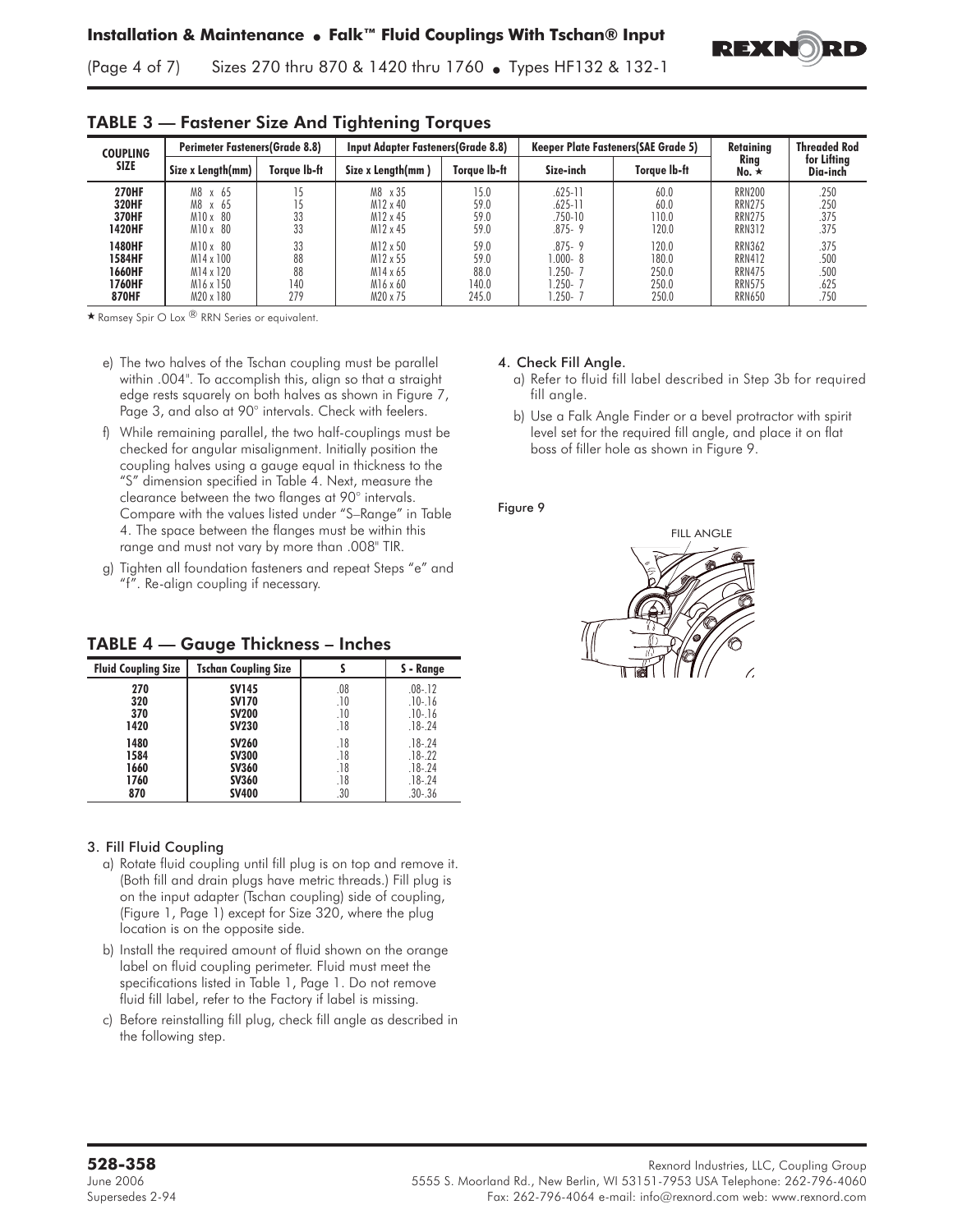

**Falk™ Fluid Couplings With Tschan® Input** - **Installation & Maintenance**

Types HF132 & 132-1 • Sizes 270 thru 870 & 1420 thru 1760  $S$  there is a thru  $\alpha$  is the three three  $\alpha$  (Page 5 of  $\alpha$ )

- c) Slowly rotate fluid coupling until the required fill angle is achieved, Figure 10. Fluid must appear at the lip of the hole. Add or drain fluid until level is correct. Figure 11 shows fill angle range.
- d) Reinstall fill plug with seal ring and tighten to required torque; Sizes 185-270, 22 lb-ft; Sizes 320-1660, 33 lb-ft; Sizes 1760/2760 and 870, 59 lb-ft.

### Figure 10



#### Figure 11



#### 5. 1000 Series Couplings

The 1000 Series fluid couplings contain 3 orifice plugs(metric threaded) located near the outer part of the casing. They are located behind three metric hex socket seal plugs (see Figure 12). The function of these orifice plugs is to meter the fluid exiting from the delay fill chamber into the working circuit of the fluid coupling. These plugs are initially drilled with a 2.5mm hole (Sizes 1420-1660HF) and 3.5mm on Size 1760HF, which results in acceptable starting times for most applications. Should your application require increased or reduced starting times, refer to Table 5 below for other orifice hole sizes and their estimated affect on starting time. These estimates are based on the change in flow rate for the fluid to exit the delay fill chamber.

*CAUTION: Increasing the starting time can result in overheating the fluid coupling and blowing the fusible plugs.*

Refer to Table 6 for orifice and seal plug sizes, tightening torques, and required metric hex "Allen" wrench sizes. Apply anti-seize compound to the orifice plugs prior to their assembly. This will assist in the event of future removal. Typical compounds (or equal) are as follows:

Loctite™ Anti-Seize Thread Compound #767 Dow Corning 1000 High Temperature Anti -Seize Paste

#### Figure 12



### TABLE 5 — Fluid Coupling Starting Times

|                              | <b>Estimated Starting Time - % of Original</b> |               |  |  |
|------------------------------|------------------------------------------------|---------------|--|--|
| <b>Orifice Hole Diameter</b> | 1420HF - 1660HF                                | <b>1760HF</b> |  |  |
| 3/64" (0.0469)               | 440                                            | 860           |  |  |
| $1/16$ " (0.0625)            | 250                                            | 490           |  |  |
| 5/64" (0.0781)               | 160                                            | 310           |  |  |
| 3/32" (0.0937)               | 110                                            | 220           |  |  |
| 2.5 mm (0.0984)              | 100                                            | 200           |  |  |
| 7/64" (0.1094)               | 80                                             | 160           |  |  |
| $1/8$ " (0.1250)             | 60                                             | 120           |  |  |
| 3.5 mm (0.1380)              | 50                                             | 100           |  |  |
| 5/32" (0.1562)               | 40                                             | 80            |  |  |
| $3/16$ " (0.1875)            | 30                                             | 50            |  |  |

## TABLE 6 — Orifice and Seal Plug Sizes

| <b>COUPLING</b>                                           |                                                  | <b>Orifice Plug</b><br><b>DIN906</b>             |                                        |                                                                                                                                     | <b>Seal Plug</b><br><b>DIN908</b> |                                      |                                                                                                              |
|-----------------------------------------------------------|--------------------------------------------------|--------------------------------------------------|----------------------------------------|-------------------------------------------------------------------------------------------------------------------------------------|-----------------------------------|--------------------------------------|--------------------------------------------------------------------------------------------------------------|
| <b>SIZE</b>                                               | <b>Thread</b><br><b>Size</b>                     | Hex<br>Key<br>Size                               | <b>Tightening</b><br>Torque<br>ft-lb   | <b>Thread</b><br><b>Size</b>                                                                                                        | Hex<br>Key<br><b>Size</b>         | <b>Tightening</b><br>Torque<br>ft-lb | <b>DIN 7603</b><br>Type "A"<br>Copper                                                                        |
| 1420<br>1480<br>1584<br>1660<br>1760/276011/2R BSPT 10 mm | 1/8R BSPT<br>1/4R BSPT<br>3/8R BSPT<br>3/8R BSPT | $5 \text{ mm}$<br>$6$ mm<br>$8$ mm $ $<br>$8$ mm | $\overline{1}$<br>11<br>15<br>15<br>29 | 18 x 1.5 mm   10 mm<br>18 x 1.5 mml 10 mm<br>$22 \times 1.5$ mm $12$ mm<br>$22 \times 1.5$ mm $12$ mm<br>$27 \times 2.0$ mm $17$ mm |                                   | 33<br>33<br>59<br>59<br>74           | 18 x 22 x 1.5 mm<br>18 x 22 x 1.5 mm<br>22 x 27 x 1.5 mm<br>$22 \times 27 \times 1.5$ mm<br>27 x 32 x 2.0 mm |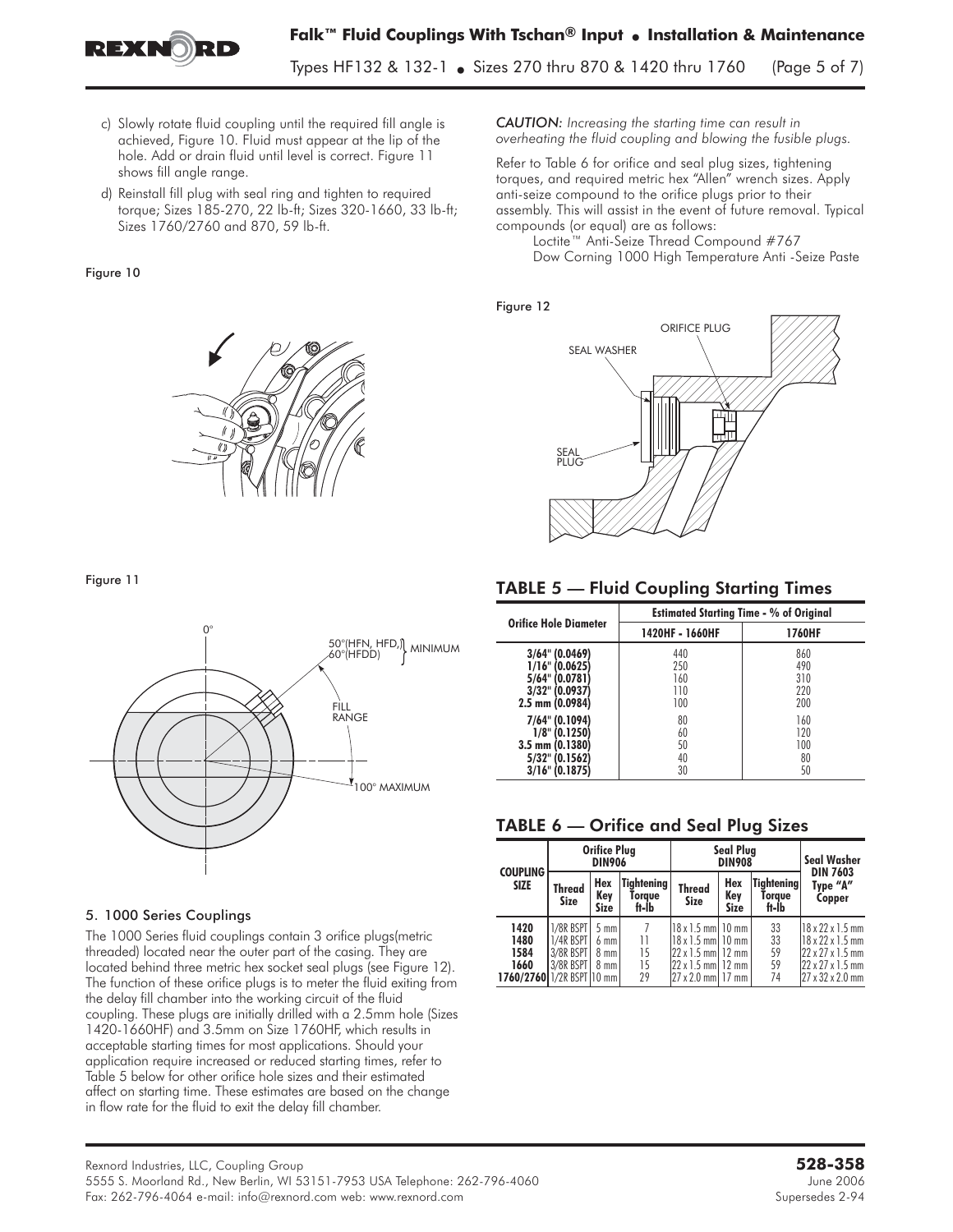REX

(Page 6 of 7) Sizes 270 thru 870 & 1420 thru 1760 • Types HF132 & 132-1

### 6. Fusible Plugs

- a) Fusible plugs in the fill and drain holes have solder cores that melt at the temperatures shown in Figure 1, Page 1. One extra 284°F (140°C) plug is furnished with each coupling.
- b) If solder in fusible plug melts due to overheating from stalling or overloading, refer to Table 7, Page 7, and correct the cause of overheating.

*CAUTION: DO NOT replace fusible plugs with solid plugs. Use of solid plugs can result in coupling failure from overheating unless used in conjunction with a thermal trip switch. Refer to the Factory for thermal trip switch feature.*

- c) Replace fusible plugs as instructed in Step 4d.
- d) Refill coupling with clean fluid as instructed in Steps 3 and 4, Pages 4 & 5.

# Coupling Removal

### 1. Type 132 & 132-1:

- a) Support coupling with sling as shown in Figure 2, Page 2.
- b) Remove input adapter.
- c) Remove keeper bolt, lock washer, retaining ring, and keeper plate.
- d) Insert threaded removal plate and Spir O Lox $\mathcal{B}$  ring into hollow shaft bore.
- e) Coat threads of hydraulic removal cylinder with oil. Thread cylinder into removal plate until snug.
- f) Connect Enerpac™ pump (or equal) to cylinder and pump until fluid coupling is free from shaft. (Refer to Figure 13 for removal setup.) If the cylinder rod is not long enough to completely remove coupling, it will be necessary to position a spacer block between the rod and the shaft.

#### Figure 13